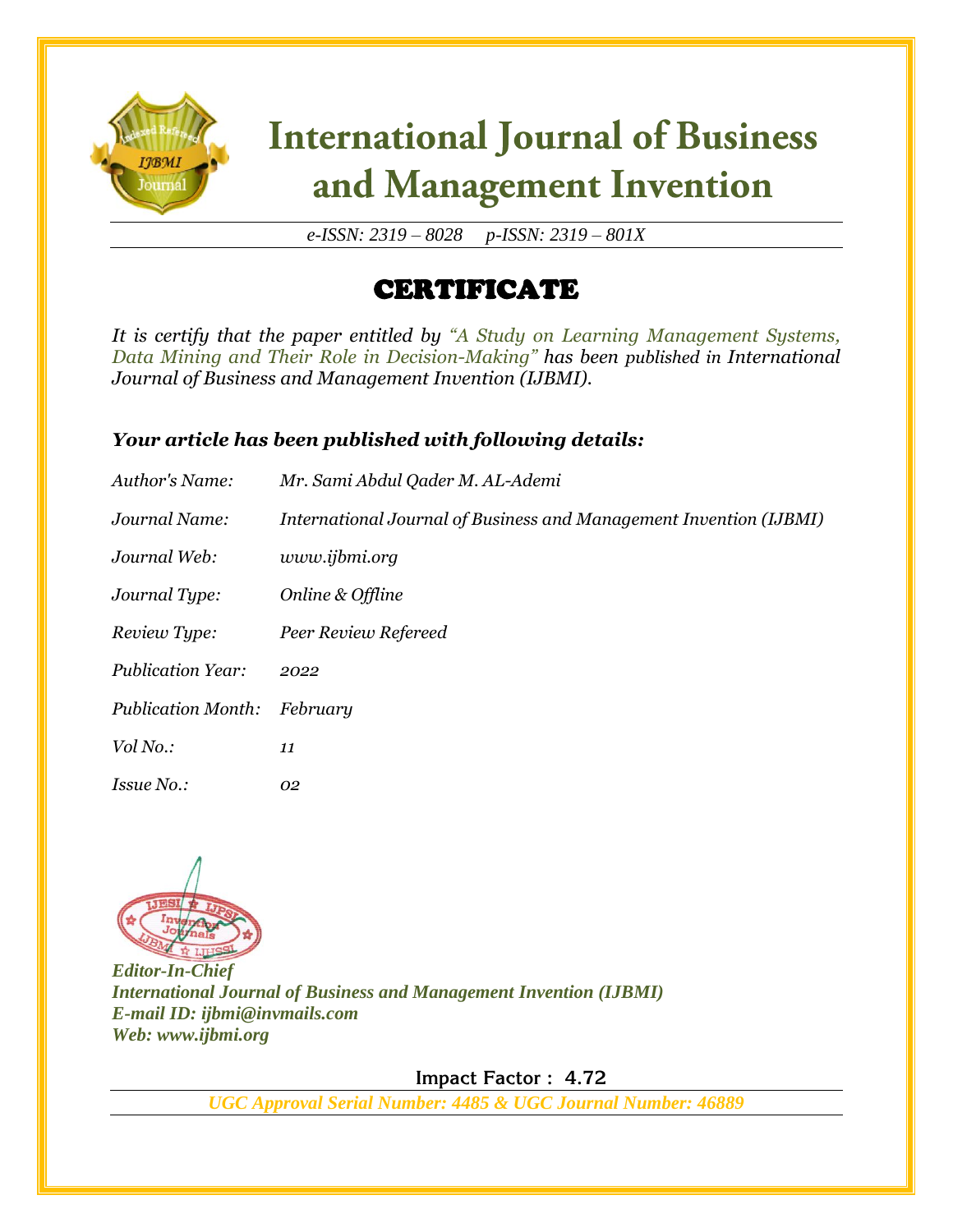

# **International Journal of Business** and Management Invention

*e-ISSN: 2319 – 8028 p-ISSN: 2319 – 801X*

### CERTIFICATE

*It is certify that the paper entitled by "A Study on Learning Management Systems, Data Mining and Their Role in Decision-Making" has been published in International Journal of Business and Management Invention (IJBMI).*

#### *Your article has been published with following details:*

| Author's Name:            | Dr. Kaveri S. Lad                                                  |
|---------------------------|--------------------------------------------------------------------|
| Journal Name:             | International Journal of Business and Management Invention (IJBMI) |
| Journal Web:              | www.ijbmi.org                                                      |
| Journal Type:             | Online & Offline                                                   |
| Review Type:              | Peer Review Refereed                                               |
| <b>Publication Year:</b>  | 2022                                                               |
| <b>Publication Month:</b> | February                                                           |
| Vol No.:                  | 11                                                                 |
| <i>Issue No.:</i>         | 02                                                                 |



*Editor-In-Chief International Journal of Business and Management Invention (IJBMI) E-mail ID: ijbmi@invmails.com Web: www.ijbmi.org*

 **Impact Factor : 4.72** 

*UGC Approval Serial Number: 4485 & UGC Journal Number: 46889*